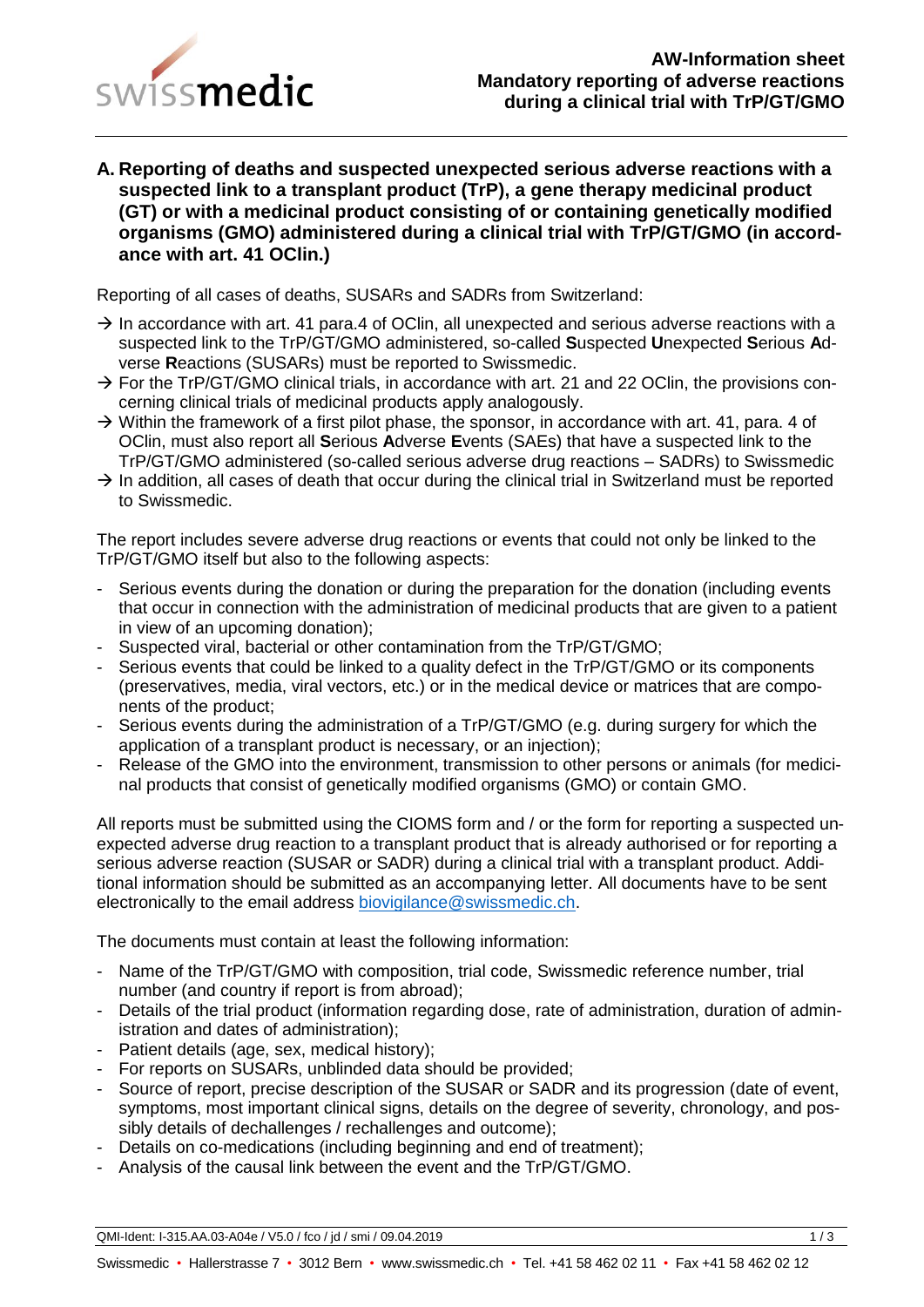

## **Address to which the report should be sent:**

[biovigilance@swissmedic.ch](mailto:biovigilance@swissmedic.ch)

In exceptional cases: Swissmedic Swiss Agency for Therapeutic Products Inspectorates and Authorisations, Transplant Unit Case Manager Hallerstrasse 7 3012 Bern

## **Time limit for the reporting of all cases of death and SUSARs:**

Within 7 days for SUSARs leading to death or that are life-threatening and within 15 days for other events for which reporting is mandatory (art. 41, para. 2 and 4, OClin).

**Time limit for the reporting of SADRs:**

Within 15 days.

## **B. Reporting of urgent safety measures from clinical trials (in accordance with art. 37, para. 1 and 3 OClin)**

Swissmedic must be informed immediately (latest within 7 days) of current safety risks in order to guarantee the safety of the trial subjects.

Taking into account national and international data, the report must contain the following:

- Name of the TrP/GT/GMO with composition, trial code, Swissmedic reference number;
- All suspected new risks plus relevant new aspects of known adverse reactions that require measures relevant to safety;
- Source of report, precise description of the risks and of the measures taken.

The report must be submitted electronically and must include a critical, summarised assessment of the risk mitigation measures implemented.

## **Address to which the report should be sent:**

[biovigilance@swissmedic.ch](mailto:biovigilance@swissmedic.ch)

In exceptional cases: Swissmedic Swiss Agency for Therapeutic Products Inspectorates and Authorisations, Transplant Unit Case Manager 3012 Bern

The report must be separate from the annual safety report (ASR) and marked as urgent safety information.

### **Time limit for reporting Safety Signals:**

The report must be submitted without delay once the circumstances that constitute a safety risk have occurred.

QMI-Ident: I-315.AA.03-A04e / V5.0 / fco / jd / smi / 09.04.2019 2 / 3

Swissmedic • Hallerstrasse 7 • 3012 Bern • www.swissmedic.ch • Tel. +41 58 462 02 11 • Fax +41 58 462 02 12